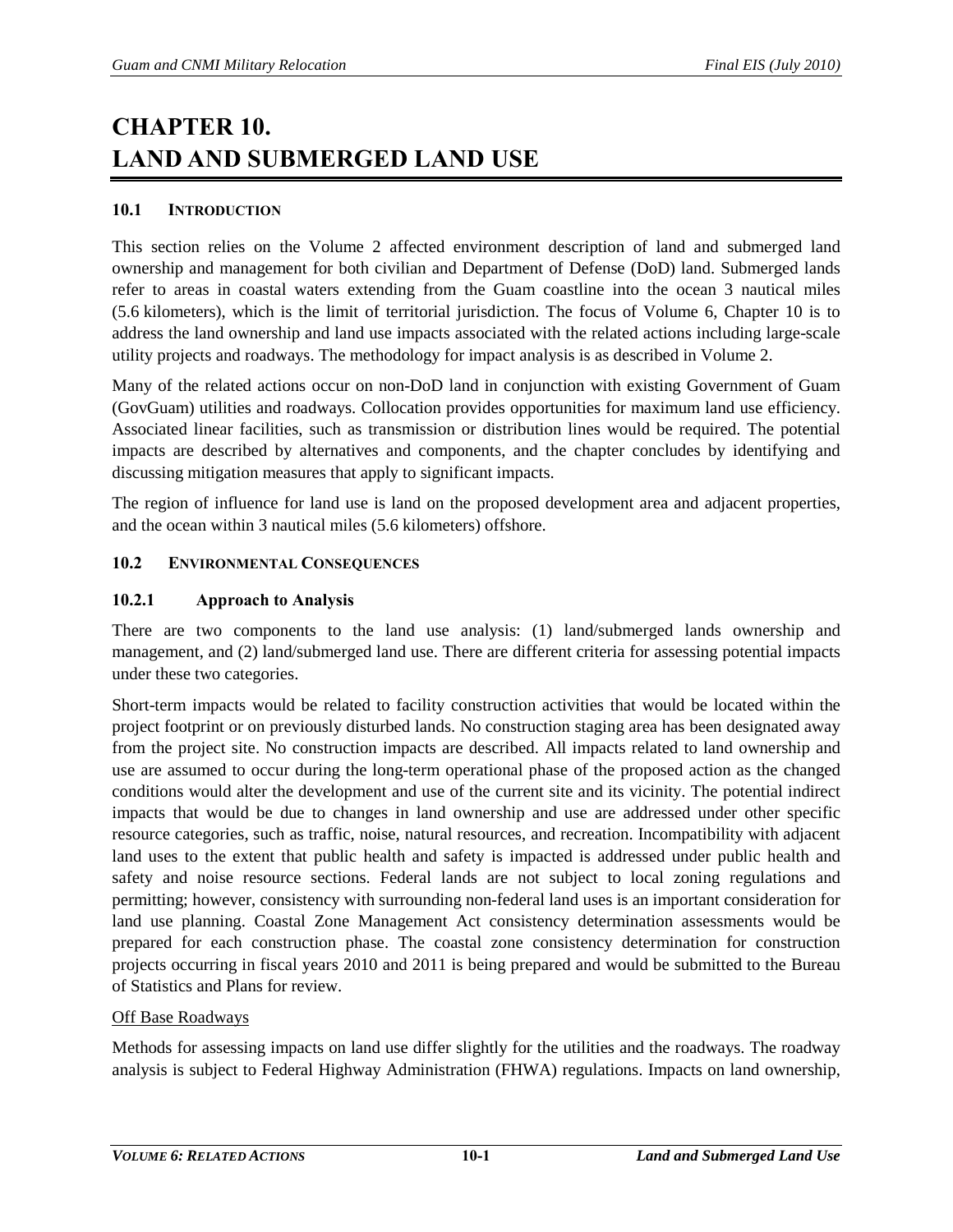social, economic, right-of-way (ROW) acquisition, and relocation as a result of the proposed roadway improvement projects are addressed in Volume 6, Chapter 17.

## 10.2.1.1 Land Ownership/Management

## **Utilities**

The impact assessment methodology for land/submerged land ownership and management is not dictated by regulatory authority or permit requirements. There is flexibility in the methodology and assumptions that are made. The basic premise is that a release of federal lands/submerged lands to the GovGuam or individuals has beneficial impacts on the new landowners. Conversely, the acquisition of land by the federal government may be considered a beneficial or an adverse impact depending on the perspective of the individual landowner. Owners who are interested in selling land to the federal government would presumably perceive the federal acquisition as a beneficial impact, whereas owners who are not interested in selling their land would presumably perceive the federal acquisition as an adverse impact. Owners who do not want to sell their property (or relocate) are likely to consider an involuntary acquisition or relocation as an adverse impact even though they are properly compensated. Until the land acquisition negotiations are concluded, the impact analysis assumes a significant adverse impact on an individual landowner. There are exceptions to this rule, such as in the case of acquisition of non-possessory affirmative easements for utilities or other ROWs. A more detailed discussion of the land acquisition process is described in Volume 9, Appendix F, Section 5.2.6.

The comments received during the scoping period and Draft Environmental Impact Statement (EIS) comment period did not support an increase in federal land on island and the increase is considered an adverse impact. The impacts of the proposed islandwide increase in federal land are being addressed in Volume 6, Chapter 17.

No indirect impacts are associated with changes in land ownership, except for those that would be discussed under other resource categories. For example, changes in land ownership may have an impact on potential tax revenue to the GovGuam and this would be addressed under socioeconomics.

The test for significance of the potential land ownership/management for utilities is based on the type of land acquisition. New land for industrial plants is considered a significant adverse impact because of the quantity of land required. Land ownership impacts due to proposed linear facilities is dependent on sitespecific conditions, such as the availability of existing easements and utility corridors, location, land use, and quantity of land affected. Expansion of an existing utility corridor requiring modification of existing easements would be a less than significant impact. A new corridor through undeveloped land may be considered a mitigable, significant impact because it may not be consistent with future development plans.

## Off Base Roadways

Methods for assessing impacts on land use differ slightly for the utilities and the roadways. The roadway analysis is subject to FHWA regulations. Impacts on land ownership, social, economic, ROW acquisition, and relocation as a result of the proposed roadway improvement projects are addressed in Volume 6, Chapter 17.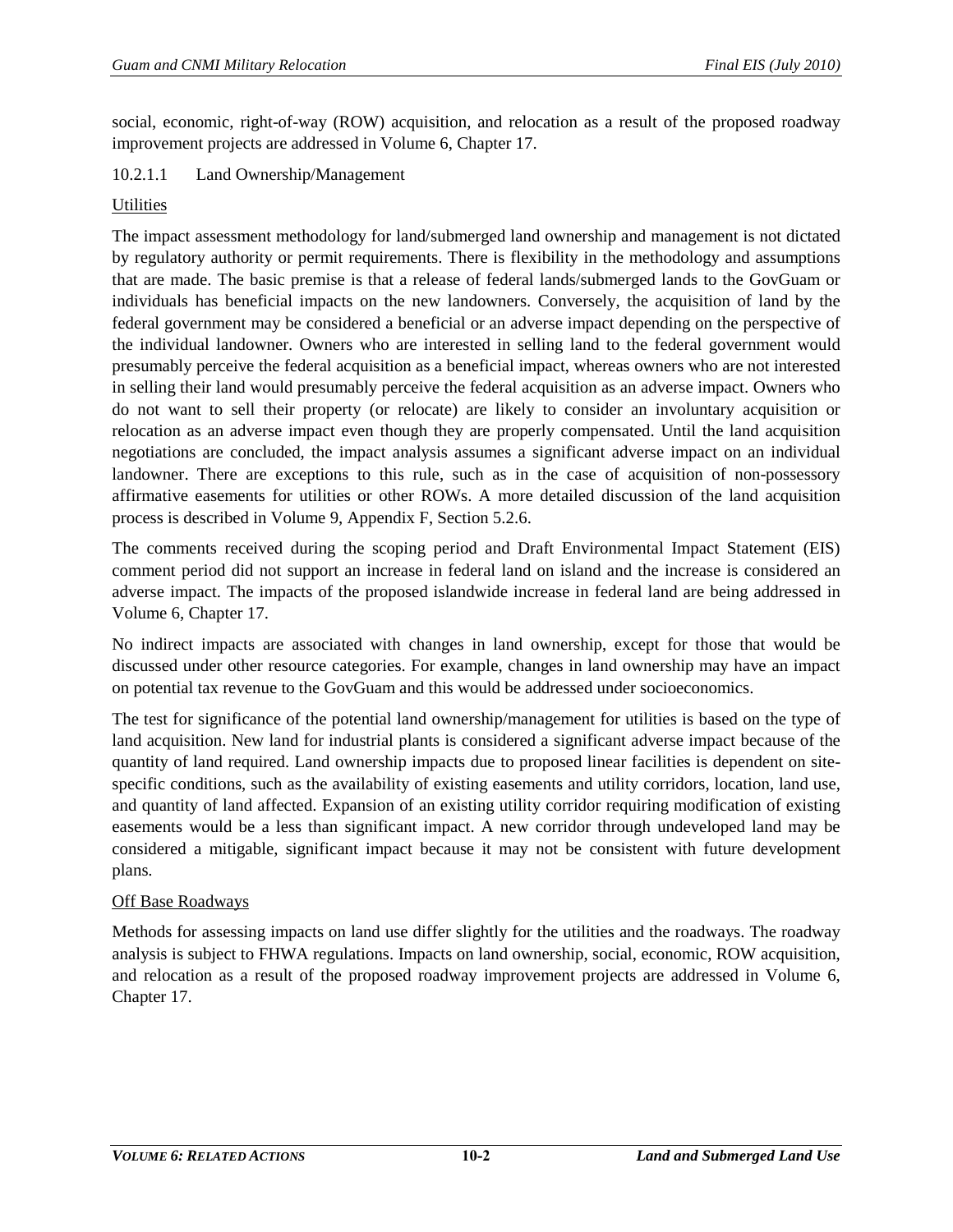#### 10.2.1.2 Land Use

#### **Utilities**

There are two criteria used to assess impacts on land and submerged land use:

- Consistency with current or documented planned land and submerged land use. Land use consistency includes impacts on access policies and loss of open space.
- Restrictions on access.

#### *Land Use Criterion 1: Consistency with Current or Documented Planned Land Use*

Land use plans are intended to guide future development. Potential adverse land use impacts would result from a proposed land use that is incompatible with the existing land use or planned land use or if vacant (i.e., no modern manmade structures) land and open space is developed. It is possible for land uses to be inconsistent, but not necessarily incompatible. For example, residential development next to a park is inconsistent, but compatible, while an industrial facility proposed within a residential area would likely be incompatible and inconsistent. Potential adverse impacts would also result if there are incompatible changes in use within submerged lands. Changes in access policies may result from changes in land use and adverse impacts would result if the access became more restrictive to the public.

The test for impact significance is less rigorous for existing DoD land and submerged land, where limited land availability may result in less than ideal land use changes. Federal actions on federal lands/submerged lands are subject to Base Command approval, but are not required to conform to state/territory land use plans or policies. The proposed action alternatives of this EIS have been developed in consultation with Base Command planners. As a result, there would be no anticipated significant impact to land use within DoD parcel boundaries. Land use changes on existing DoD land could be the basis for significant impacts on other resources (such as visual resources, noise, traffic, recreation, cultural and biological resources) within and beyond DoD land boundaries. Impacts on these resources and others are addressed in other resource chapters of this EIS.

Proposed land uses on newly acquired lands may have an adverse impact if they are not consistent with the existing or proposed land use at that site. Similarly, a change in use within non-DoD submerged land could have an adverse impact. The test for significance is the degree of incompatibility and is qualitative. For example, proposed military housing would be consistent with existing or planned civilian residential communities and there would be no adverse impact to land use. A proposed industrial facility in an area that is designated for a public park would be a significant adverse impact, while the same facility in an area designated for heavy commercial land use would have no significant adverse impact.

While a proposed land use under the action alternatives may be consistent with existing land use, there is potential for adverse impacts due to changes in land use intensity. For example, a training range that is used once per month would likely have no adverse impact, while daily use may result in an adverse impact. Potential adverse impacts associated with changes in land use intensity such as increases in marine traffic (Volume 6, Chapter 13), noise (Volume 6, Chapter 8), and unexploded ordnance (Volume 6, Chapter 18) are addressed under other resource area discussions of this EIS. No significance criterion is established for land use intensity impacts. Noise from airfields or training may be a land use constraint and is discussed.

#### *Land Use Criterion 2: Restrictions on Access*

Additional restrictions on public access due to changes in land use on federally-controlled lands/submerged lands would be a potential adverse impact. For example an increase in the setback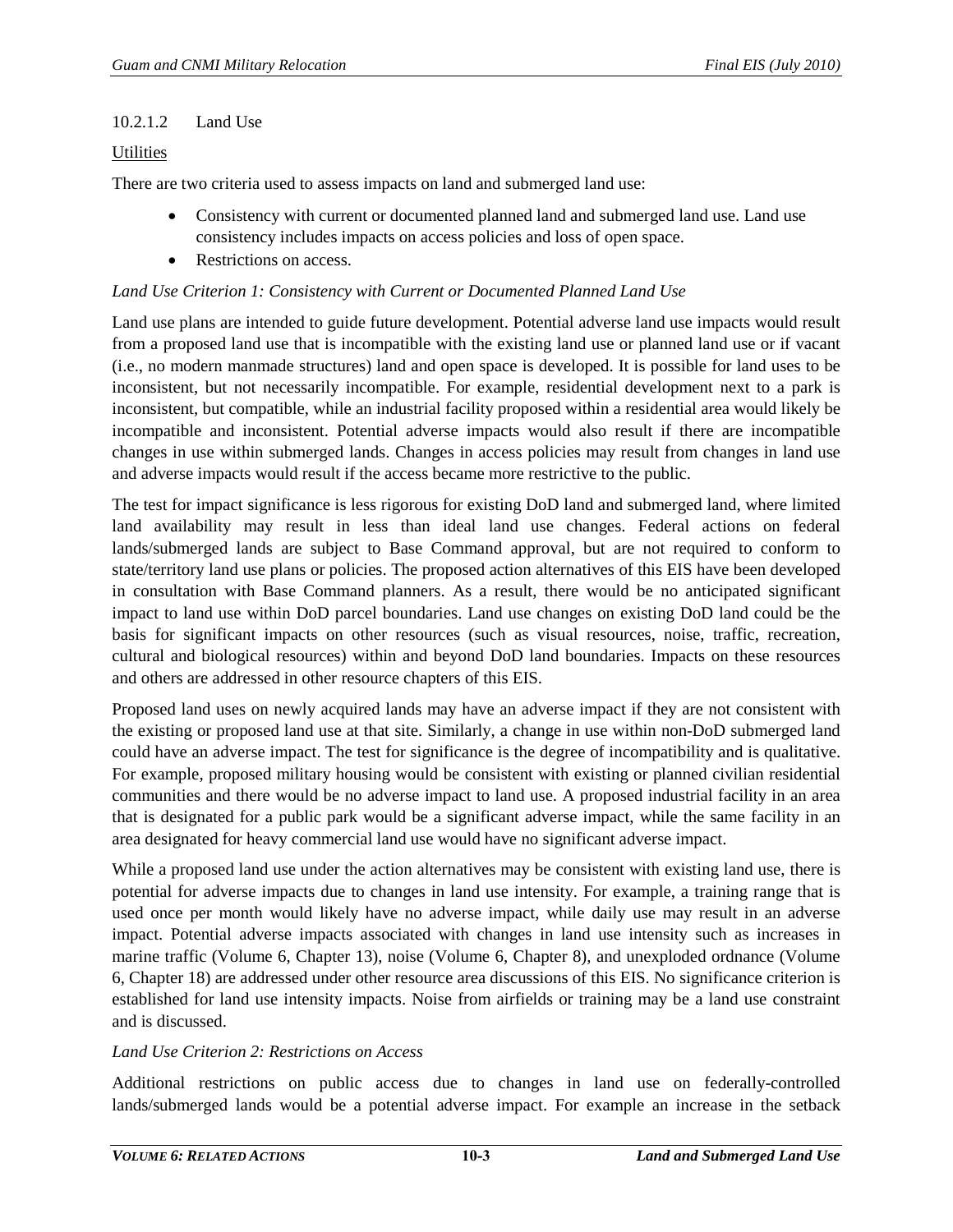distance from Navy ships for security purposes may restrict access to a Self-Contained Underwater Breathing Apparatus site. The test for significance is subjective and based on geographic area affected, the schedule or timing of the access restrictions (permanent or occasional), and the population affected.

Physical access restrictions can also result if land acquisition by the federal government results in a pocket or island of non-federal land. This would be an adverse impact on the landowners to which access has been restricted. The significance of the impact is based on the extent to which access to the nonfederal land is restricted. Significant adverse impacts result when the private property is surrounded by federal property because there would be access restrictions and other potential land use limitations to the private property. Similarly, such pockets of non-DoD land within DoD land is an adverse impact on military land use.

The Farmland Protection Policy Act (FPPA) (Public Law 97-98, 7 United States Code 4201, and 7 Code of Federal Regulations 658) is intended for federal agencies to (1) identify and take into account the potential adverse effects of federal programs on the preservation of farmland; (2) consider alternative actions, as appropriate, that could lessen such adverse effects; and (3) assure that such federal programs, to the extent practicable, are compatible with state, unit of local government, and private programs and policies to protect farmland. The FPPA addresses Prime and Important Farmlands. Consistency with FPPA was a land use significance criterion in the Draft EIS, but was removed for the Final EIS. In the interval between the two EISs, the Navy determined that the Guam and Commonwealth of the Northern Mariana Islands (CNMI) military relocation is exempt from FPPA regulations because the action is undertaken by a federal agency for national defense purposes (Section (§) 1547(b) of the Act, 7 United States Code 4208(b)). Although consistency with FPPA is not a criterion for analysis, impacts on agricultural use are assessed in this EIS in conjunction with impacts on other land uses, such as residential or urban land uses.

## Roadways

Land use impacts as a result of the proposed roadway improvement projects are assessed following FHWA Guidance for Preparing and Processing Environmental and § 4(f) Documents (FHWA 1987). Land use impacts would involve project effects that would be inconsistent with the comprehensive development plans adopted for the area and other plans used in the development of the transportation plan.

Impacts on land use as a result of roadway improvements could be classified into short-term impacts and long-term impacts. Short-term impacts would occur during the peak construction period (2014) and would include disruption of current use activities such as access road blockage, temporary closure of public or private facilities, and business disruption. This type of impact would cease at the completion of construction activities. Long-term impacts (post-construction up to future year 2030) would involve changes in land use patterns, population density, and growth rate. Proposed projects that are inconsistent with applicable plans and policies are considered to cause an adverse long-term impact to land use as well.

# 10.2.1.3 Issues Identified During Public Scoping Process

Many scoping issues regarding land use overlap with other resource areas, such as noise and recreation, and are discussed under those sections. As part of the analysis, concerns related to land use that were mentioned by the public, including regulatory stakeholders, during the public scoping meetings were addressed. None of the land use issues were specific to utilities or roadways. The following are public, including regulatory agency, preferences: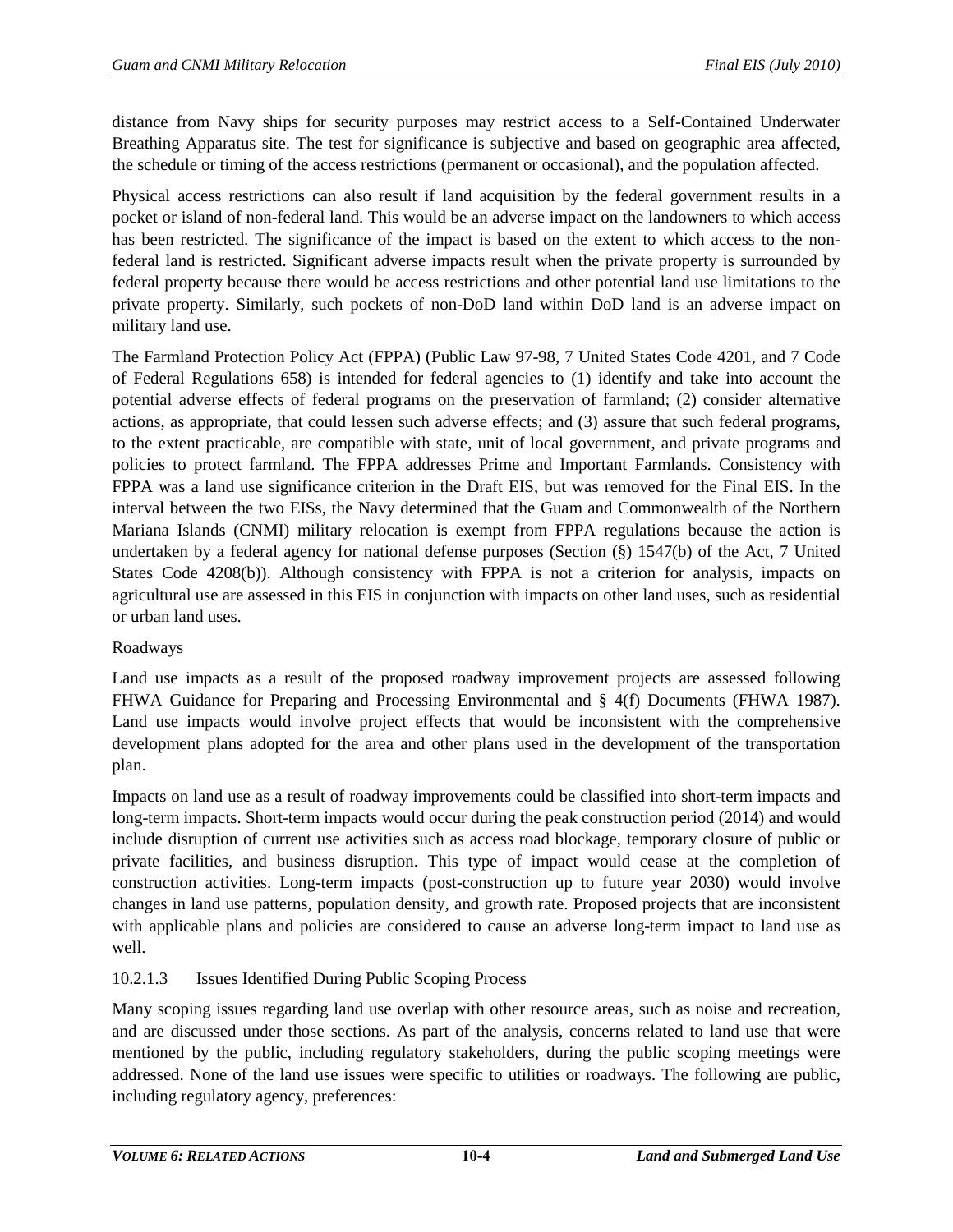- No increases of federal land ownership (although some landowners were interested to sell).
- No re-acquisition of lands that have been or are in the process of being released by the federal government.
- Retention of current public ROWs.

#### **10.2.2 Power**

10.2.2.1 Basic Alternative 1: Recondition up to Five Existing Guam Power Authority–Permitted Facilities to Provide Peaking Power/Reserve Capacity

Basic Alternative 1 would recondition existing Combustion Turbines (CTs) and upgrade Transmission and Distribution (T&D) systems and would not require new construction or enlargement of the existing footprint of the facility. This work would be undertaken by the Guam Power Authority on its existing permitted facilities. Reconditioning would be made to existing permitted facilities at the Marbo, Yigo, Dededo (2 units), and Macheche CTs. The five CTs are currently being used very little, if at all. Upon reconditioning, these CTs would be available for peaking and reserve power to ensure system reliability. T&D system upgrades would be on existing above ground and underground transmission lines. This alternative supports Main Cantonment Alternatives 1 and 2 and Main Cantonment Alternatives 3 and 8 would require additional upgrades to the T&D system.

#### Construction

All impacts related to land ownership and use are assumed to occur during the long-term operational phase of the proposed action as the changed conditions would alter the development and use of the current site and its vicinity.

#### Operation

Under Basic Alternative 1, the land use footprint of generation and substation facilities would not extend beyond existing property boundaries. No new uses in submerged lands are proposed. No acquisition of land by the federal government is proposed, and no additional restrictions would be placed on public access. No construction would occur at these generation facilities; existing facilities would only be upgraded. Some of the overhead transmission lines would require upgrading, with some remaining overhead and others being changed from overhead to underground. All of the transmission lines would follow current routings and would not negatively impact land ownership or use. The lines being converted from overhead to underground would potentially impact land use in a beneficial manner by eliminating overhead lines impact to surface land use. Some substations would require upgrades, which would occur on the current facilities without requiring expansion of their footprints. Therefore, there would be no adverse impacts and a potentially beneficial impact to land use.

The population growth that is not a direct result of the proposed action would increase the on-island demand for electricity. Projections suggest there is sufficient power capacity to meet the total demand (Volume 6, Chapter 2, Table 2.1-2) if Basic Alternative 1 is implemented. The indirect impacts on land use would be as described for Basic Alternative 1.

Basic Alternative 1 would result in no impacts on land/submerged land ownership or use.

#### Proposed Mitigation Measures

Because no significant impacts on land/submerged land ownership, management, or use were identified under Basic Alternative 1, no mitigation is necessary or proposed.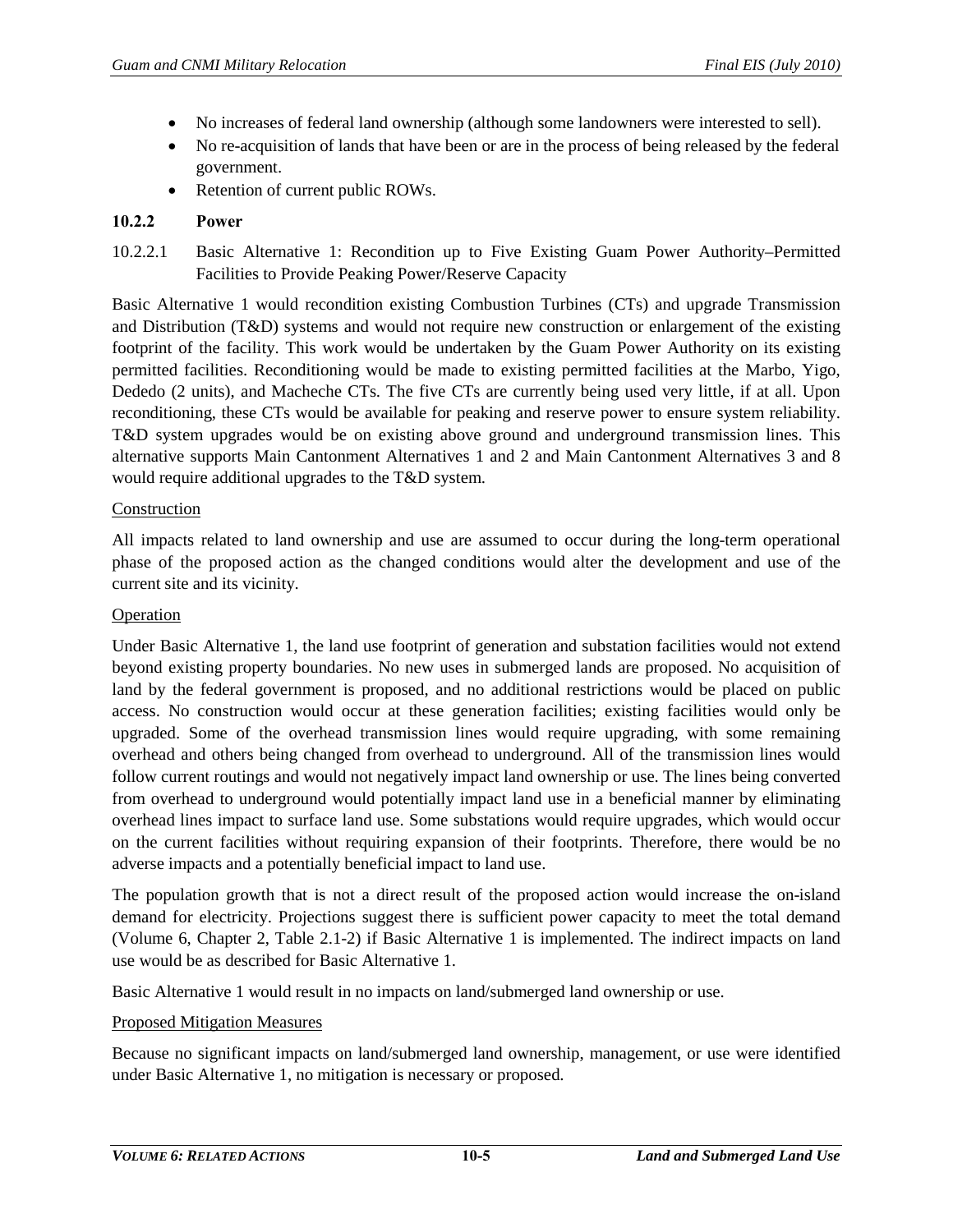#### 10.2.2.2 Summary of Impacts

<span id="page-5-0"></span>[Table 10.2-1](#page-5-0) summarizes the potential impacts of the alternative. A text summary is provided below.

**Table 10.2-1. Summary of Potential Land and Submerged Land Use Impacts – Power**

| <b>Potential Impact</b>                        | Basic Alternative 1* |
|------------------------------------------------|----------------------|
| <b>Land Ownership</b>                          |                      |
| Land                                           | NI                   |
| Submerged land                                 | NI                   |
| <b>Land Use</b>                                |                      |
| Consistency with existing or proposed land use |                      |
| DoD land                                       | NI                   |
| DoD submerged lands                            | NI                   |
| Non-DoD land                                   | NI                   |
| Non-DoD submerged lands                        | NI                   |
| 1. Public Access                               | NI                   |
| .                                              | $\cdots$             |

*Legend:* DoD = Department of Defense; NI = No impact. \*Preferred Alternative.

The Basic Power Alternative 1 would have no impact on land or submerged land ownership or use during operation. As described under the approach to analysis, the land ownership and use impacts occur during operation and construction impacts are described as not applicable.

#### **10.2.3 Potable Water**

#### 10.2.3.1 Basic Alternative 1 (Preferred Alternative)

Basic Alternative 1 would provide additional water capacity of 11.3 MGd (42.8 MLd), which is anticipated to be met by an estimated 22 new wells at Andersen Air Force Base (AFB), rehabilitate existing wells, interconnect with the Guam Waterworks Authority (GWA) water system, and associated treatment, storage and distribution systems. Two new 2.5 MG (9.5 ML) water storage tanks would be constructed at ground level at NCTS Finegayan. Up to two new elevated 1 MG (3.8 ML) water storage tanks would be constructed at Finegayan within the Main Cantonment footprint.

Basic Alternative 1 combines a number of water resource development options staged over 5 years, from 2010 to 2015. These options include installing new water supply wells, rehabilitating existing wells, and interconnecting with GWA. Basic Alternative 1 would affect the north (water supply wells) and central (rehabilitation of Navy Regional Medical Center well) areas of Guam.

#### Construction

All impacts related to land ownership and use are assumed to occur during the long-term operational phase of the proposed action as the changed conditions would alter the development and use of the current site and its vicinity.

#### Operation

Under Basic Alternative 1, no acquisition of non-DoD land and no submerged land uses are proposed. No impact on land and submerged lands ownership would occur. Additional public access restrictions would not be imposed. No land use impacts on farmlands were identified.

At Andersen AFB, an estimated 22 new water wells including one contingency well would be installed. The wells are planned in clusters and are consistent with adjacent land uses. A 1,000-foot (305-meter) wellhead protection arc is generated at each well that constrains land use within the arc. This constraint would not result in an adverse land use impact because the areas are vacant with no other planned land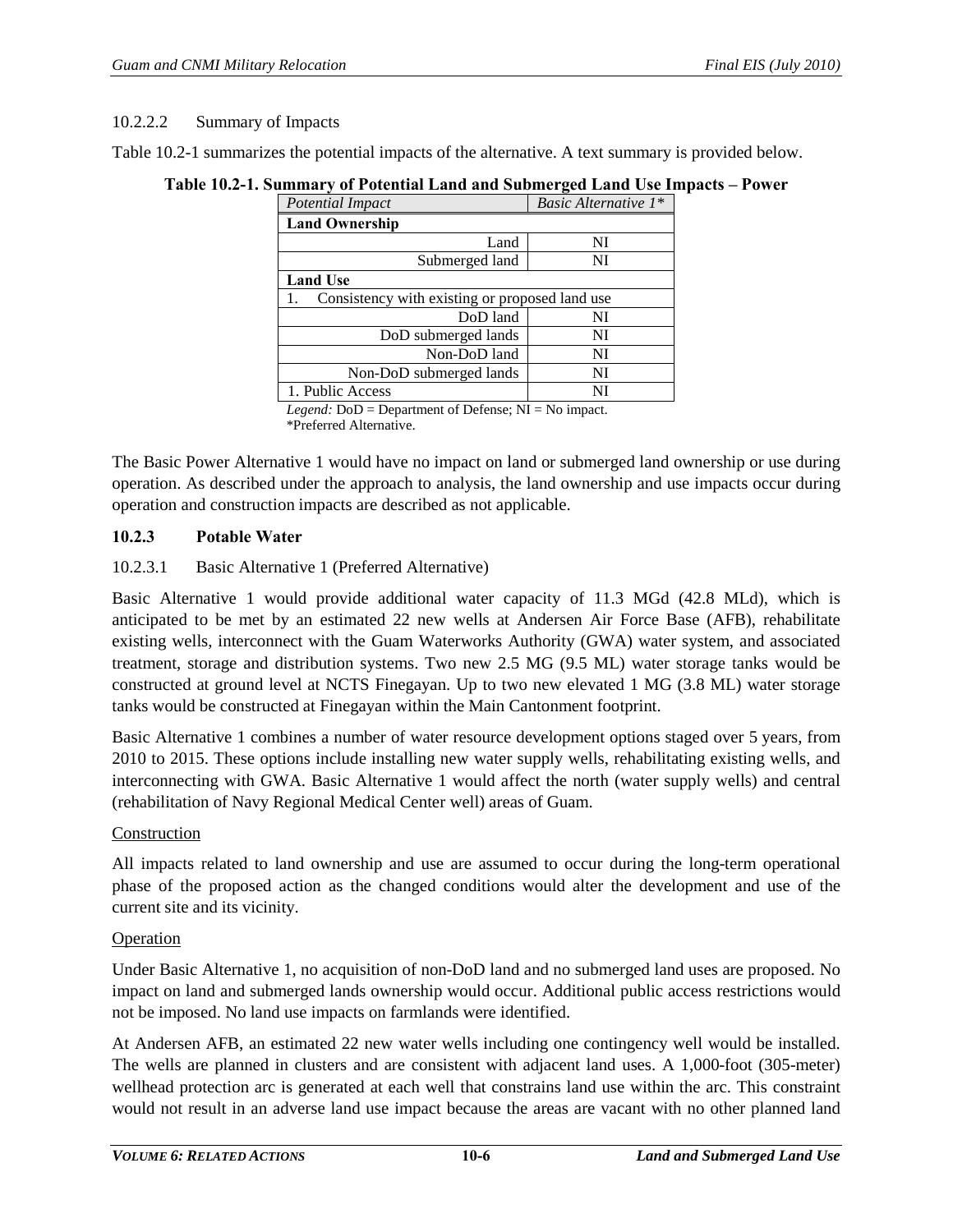uses at or adjacent to the sites. The existing wells that are proposed for use or rehabilitation are also on DoD land, and no impact to land ownership or use was identified.

Water storage tanks would be sited in conjunction with the large scale development proposals of the proposed actions described in Volumes 2 and 5. They would be sited to be consistent with the proposed land uses. No adverse impacts on land use are anticipated. Potential visual impacts are described in Volume 6, Chapter 15. Storage tanks and distribution lines and pumps would be sited on DoD land or within existing ROWs along roads. This does not represent a change in land ownership or use.

The population growth that is not a direct result of the proposed action would increase the on-island demand for potable water. The GWA had pre-existing plans to install 16 new potable wells by 2014. These wells would not require additional land or submerged land acquisitions by the federal government; therefore, no impact on land ownership is anticipated. There are 1,000-foot (305-meter) wellhead protection arcs associated with the new wells that could constrain future community land use plans. However, these wells are planned land uses by the GovGuam and development plans would be updated to minimize land use impacts. There would be adverse impacts on land use.

In conclusion, Basic Alternative 1 and the GWA proposed wells would result in no impacts on land ownership or use.

## Proposed Mitigation Measures

As no significant impacts on land/submerged land ownership, management, or use were identified under Basic Alternative 1, no mitigation is necessary or proposed.

#### 10.2.3.2 Basic Alternative 2

Basic Alternative 2 would provide additional water capacity of 11.7 MGd (44.3 MLd), which is anticipated to be met by an estimated 20 new wells at Andersen Air Force Base (AFB) and 11 new wells at Air Force Base Barrigada, rehabilitate existing wells, interconnect with the Guam Waterworks Authority (GWA) water system, and associated treatment, storage and distribution systems. Two new 1.8 MG (6.8 ML) water storage tanks would be constructed at ground level at NCTS Finegayan and one 1 MG (3.8 ML) water storage tank would be construction at Air Force Base Barrigada. Up to two new elevated 1 MG (3.8 ML) water storage tanks would be constructed at Finegayan within the Main Cantonment footprint.

## Construction

All impacts related to land ownership and use are assumed to occur during the long-term operational phase of the proposed action as the changed conditions would alter the development and use of the current site and its vicinity.

#### Operation

The impacts on land ownership and use are as described under Basic Alternative 1. Basic Alternative 1 and the GWA proposed wells would result in no impacts on land ownership or use.

#### Proposed Mitigation Measures

No impacts on land/submerged land ownership or use were identified for Basic Alternative 2; therefore, no mitigation is proposed.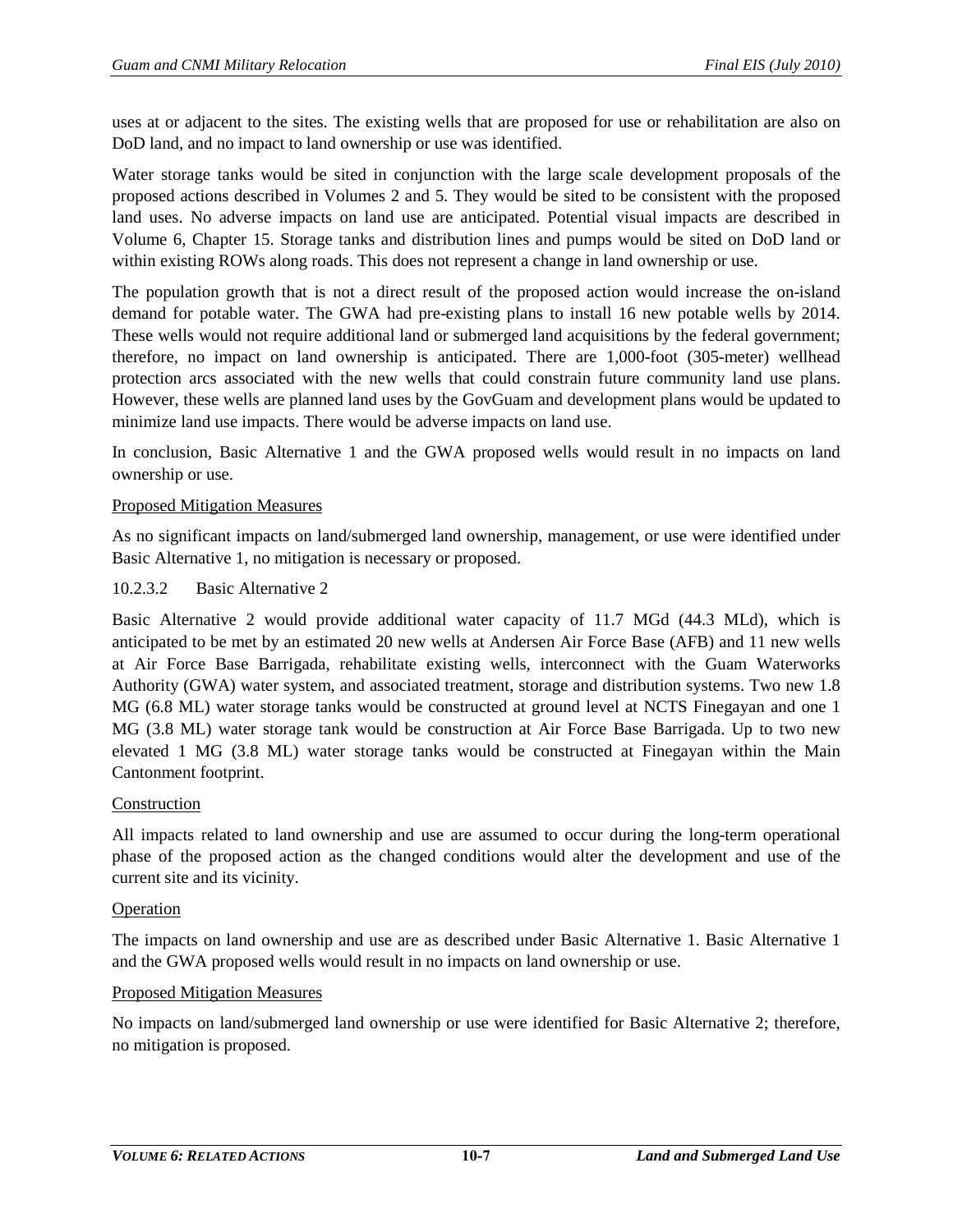## 10.2.3.3 Summary of Impacts

[Table 10.2-2](#page-7-0) summarizes the potential impacts of each basic alternative. A text summary is provided below.

| лутон принципу от головии ейни ини эйлингди ейни озутнерился - голялу т |                                |                            |
|-------------------------------------------------------------------------|--------------------------------|----------------------------|
| <b>Potentially Impact</b>                                               | <i>Basic Alternative</i> $1^*$ | <b>Basic Alternative 2</b> |
| <b>Land Ownership</b>                                                   |                                |                            |
| Land                                                                    | NI                             | NI                         |
| Submerged land                                                          | NI                             | NI                         |
| <b>Land Use</b>                                                         |                                |                            |
| Consistency with existing or proposed land use                          |                                |                            |
| DoD land                                                                | NI                             | NI                         |
| DoD submerged lands                                                     | NI                             | NI                         |
| Non-DoD land                                                            | NI                             | NI                         |
| Non-DoD submerged lands                                                 | NI                             | NI                         |
| 1. Public Access                                                        | NI                             | NI                         |

## <span id="page-7-0"></span>**Table 10.2-2. Summary of Potential Land and Submerged Land Use Impacts – Potable Water**

*Legend:* DoD = Department of Defense; NI = No impact. \*Preferred Alternative.

The action alternatives are all on DoD land in vacant areas with no conflicting land uses identified at or adjacent to the project components. No land or submerged land ownership or use impacts during operation were identified. As described under the approach to analysis, the land ownership and use impacts that occur during operation and construction impacts are described as not applicable.

## **10.2.4 Wastewater**

## 10.2.4.1 Basic Alternative 1a (Preferred Alternative) and 1b

Basic Alternative 1 (Basic Alternative 1a supports Main Cantonment Alternatives 1 and 2; and Basic Alternative 1b supports Main Cantonment Alternatives 3 and 8) combines upgrades to the existing primary treatment facilities and expansion to secondary treatment at the Northern District Wastewater Treatment Plant (NDWWTP). The difference between Basic Alternatives 1a and 1b is a requirement for a new sewer line from Barrigada housing to NDWWTP for Basic Alternative 1b.

#### Construction

All impacts related to land ownership and use are assumed to occur during the long-term operational phase of the proposed action as the changed conditions would alter the development and use of the current site and its vicinity.

## Operation

Under Basic Alternative 1a and 1b, the land use footprint of the NDWWTP would not extend beyond the existing property boundary. Basic Alternative 1a requires a new gravity sewer from Finegayan to the NDWWTP; however, the alignments are in existing easements or aligned along existing roads' ROWs. A short segment is between the southwest corner of South Finegayan and the intersection with the existing GWA trunk sewer (Volume 6, Chapter 2, Figure 2.3-2) where a new utility easement is likely required. This requirement would result in a less than significant impact on land ownership and no impact on land use because the alignment follows an existing minor roadway.

New Interim Alternative 1b requires an additional new sewer line with two pump stations, from Barrigada housing to the NDWWTP, aligned along an existing Route 16 GWA ROW. The segment between the NDWWTP and Route 3 may require new easements along an existing minor roadway resulting in a less than significant impact on land ownership. No impact on land use would occur.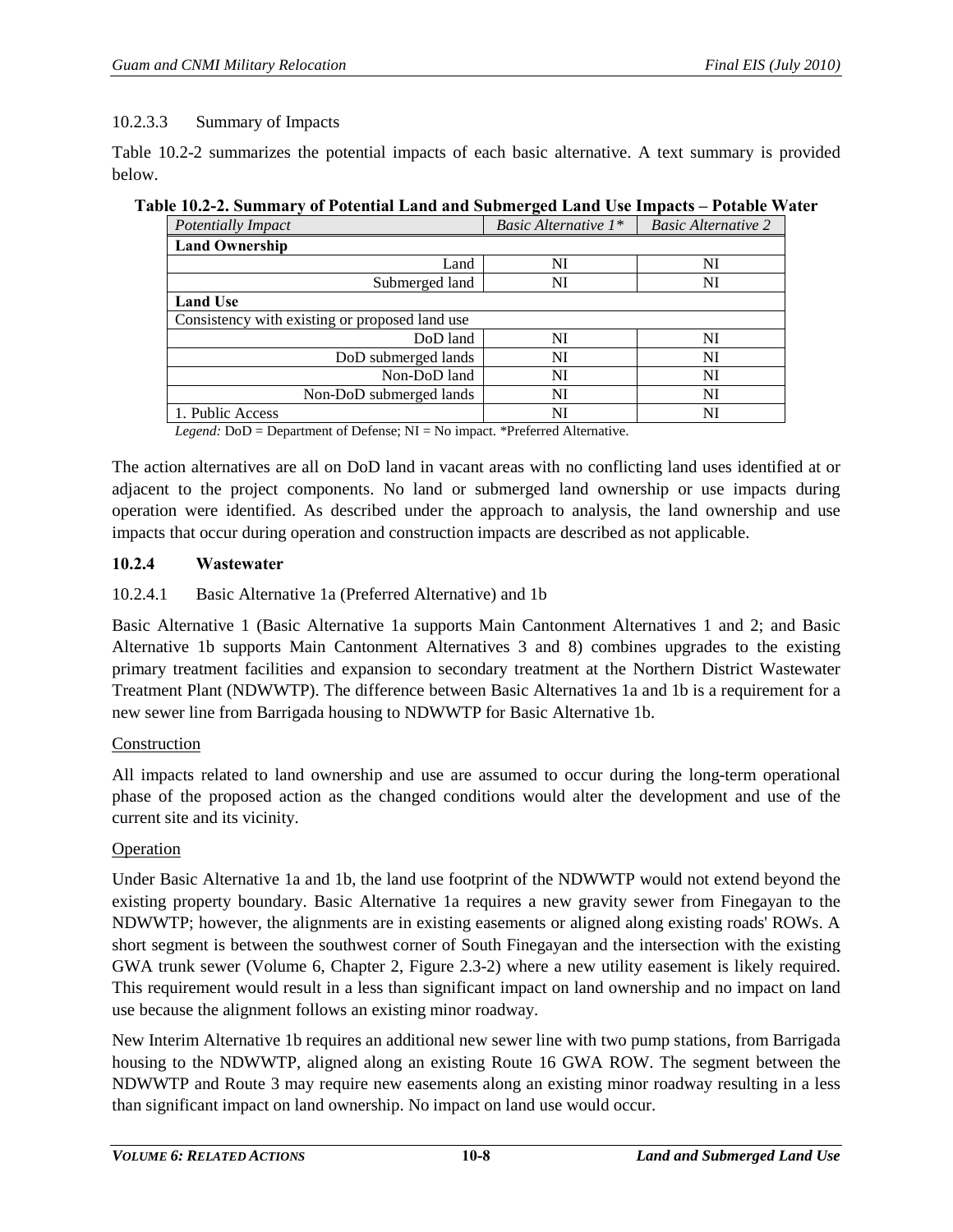The population growth that is not a direct result of the proposed action would increase the on-island demand for wastewater management. The impacts on wastewater treatment plants other than NDWWTP would be GWA's responsibility to manage. Some existing plants may require expansion and improvements to collections systems. These improvements would likely be within existing sewer alignments and not require land acquisition. The land use would remain unchanged.

#### Proposed Mitigation Measures

No mitigation measures are required.

10.2.4.2 Summary of Impacts

[Table 10.2-3](#page-8-0) summarizes the potential impacts of each interim alternative. A text summary is provided below.

<span id="page-8-0"></span>

|  | Table 10.2-3. Summary of Potential Land and Submerged Land Use Impacts - Wastewater |  |  |
|--|-------------------------------------------------------------------------------------|--|--|
|  |                                                                                     |  |  |

| Potentially Impact                                 | Basic Alternative 1a | <b>Basic Alternative 1b</b> |
|----------------------------------------------------|----------------------|-----------------------------|
| <b>Land Ownership</b>                              |                      |                             |
| Land                                               | LSI                  | LSI                         |
| Submerged land                                     | NI                   | NI                          |
| <b>Land Use</b>                                    |                      |                             |
| 1. Consistency with existing or proposed land use: |                      |                             |
| DoD land                                           | NI                   | NI                          |
| DoD submerged lands                                | NI                   | NI                          |
| Non-DoD land                                       | NI                   | NI                          |
| Non-DoD submerged lands                            | NI                   | NI                          |
| 2. Public Access                                   | NI                   | NI                          |

*Legend:* DoD = Department of Defense; LSI = Less than significant impact; NI = No impact. \*Preferred Alternative.

There would be less than significant impacts on land ownership from acquisition of short easements along existing roads' ROW for underground lines under both alternatives. No impact on submerged land ownership is anticipated. No impacts on land use or existing public access policies are anticipated from the proposed actions or GWA potential improvements to existing collection systems. As described under the approach to analysis, the land ownership and use impacts occur during operation and construction impacts are described as not applicable.

## **10.2.5 Solid Waste**

## 10.2.5.1 Basic Alternative 1 (Preferred Alternative)

The Preferred Alternative would be to continue to use the Navy Landfill at Apra Harbor for municipal solid waste (MSW) until the new GovGuam Layon Landfill at Dandan is available for use. Disposal of other waste streams excluded from Layon Landfill would continue at the Navy Landfill. Construction and demolition (C&D) debris would continue to be disposed at the Navy hardfill.

#### Construction

Under Basic Alternative 1, no construction would occur; therefore, there would be no construction impacts on land use.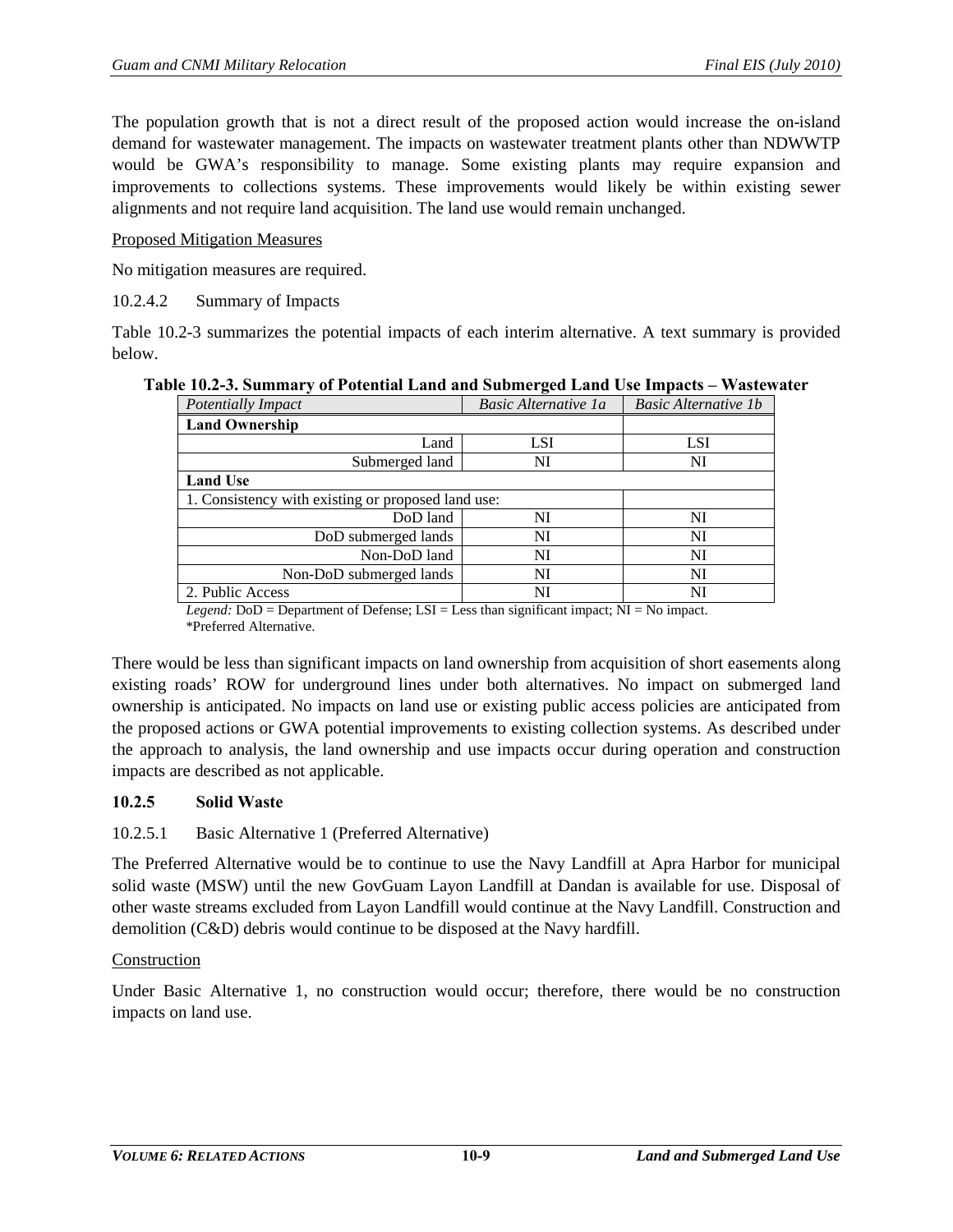## Operation

Under Basic Alternative 1, no land acquisition would occur. No new uses in submerged lands are proposed. No land acquisition is proposed, and no additional public access restrictions would be imposed. Therefore, Interim Alternative 1 would result in no impacts on land ownership or use.

#### Proposed Mitigation Measures

No significant impacts on land/submerged land ownership, management, or use were identified under Basic Alternative 1; therefore, no mitigation is necessary or proposed.

10.2.5.2 Summary of Impacts

<span id="page-9-0"></span>[Table 10.2-4](#page-9-0) summarizes the potential impact of the Preferred Alternative. A text summary is provided below.

| Potentially Impact                                 | Basic Alternative 1* |
|----------------------------------------------------|----------------------|
| <b>Land Ownership</b>                              |                      |
| Land                                               | NI                   |
| Submerged land                                     | NI                   |
| <b>Land Use</b>                                    |                      |
| 1. Consistency with existing or proposed land use: |                      |
| DoD land                                           | NI                   |
| DoD submerged lands                                | NI                   |
| Non-DoD land                                       | NI                   |
| Non-DoD submerged lands                            | NI                   |
| 2. Public access                                   | NI                   |

**Table 10.2-4. Summary of Potential Solid Waste Impacts**

*Legend:* DoD = Department of Defense; NI = No impact. \*Preferred Alternative.

Since there is no construction involved in the alternative for solid waste, there are no impacts on land use or submerged lands.

## **10.2.6 Off Base Roadways**

The North and Central Guam Land Use Plan (Bureau of Statistics and Plans [BSP] 2009) has accounted for the DoD facility expansion and organic (natural) growth within the island of Guam over the next 20 years. Growth in the military sector would impact private-sector economic and residential growth and development. As part of the North and Central Guam Land Use Plan development, the public has been involved in identifying potential policies and changes needed to address future growth. The draft vision statement from the first round of public meetings states that "Guam is a sustainable tropical paradise that is safe, walkable, family- and community-oriented, and protective of natural resources."

The 2030 Guam Transportation Plan (GTP) (Guam Department of Public Works [GDPW] 2008) presents a comprehensive, long-term strategy to improve transportation infrastructure and operations throughout Guam. The GovGuam, through its GDPW and Department of Administration, Division of Public Transportation Services, and FHWA, as well as the Federal Transit Administration have partnered to prepare this plan. The plan addresses Guam's anticipated multimodal transportation needs, including roadway, bicycle, pedestrian, and transit facilities. The GTP includes forecasts for population, employment, and traffic growth through the year 2030; including impacts associated with the relocation of potential DoD multiple services. Sustainable financing and project implementation recommendations are also included in the plan.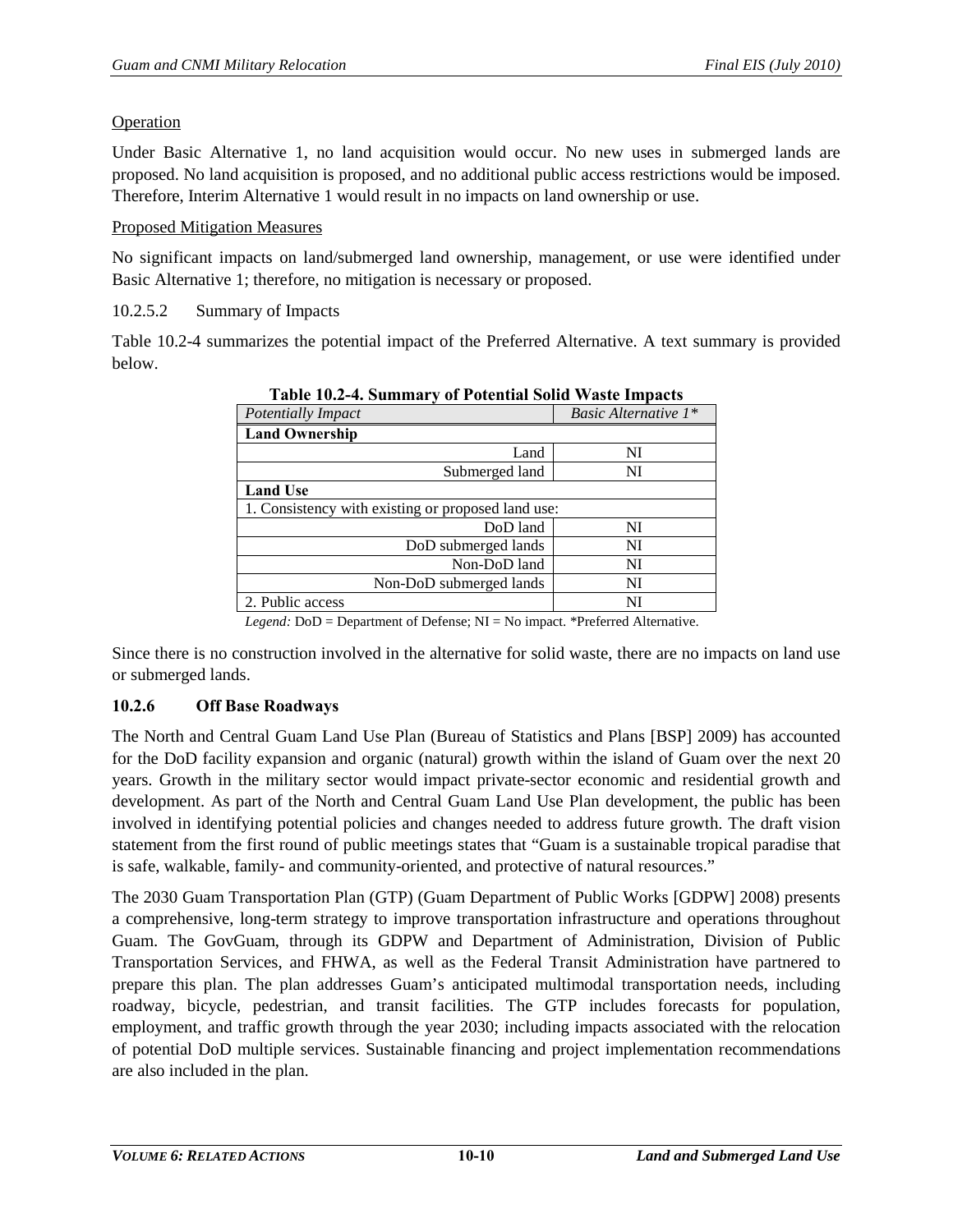Different types of roadway improvements are being proposed under the Guam Road Network (GRN) improvement projects, including pavement strengthening, intersection improvement, road widening, road rehabilitation, bridge replacement, road relocation, and Military Access Point (MAP) improvements. Temporary impacts on current uses of land along the vicinity of the construction sites would normally occur as a result of construction equipment blockage and traffic lane closures that are typical of any public works project. A Traffic Management Plan (TMP) would minimize these temporary impacts.

Long-term impacts would involve changes in land use patterns, population density, and growth rate that have not been approved or planned by the Guam BSP. Adverse impacts are determined by the magnitude and types of conversion that are not consistent with the approved land use patterns. When possible, engineering design would be performed to avoid the acquisition of public facilities, such as parkland.

Of the six different types of roadway improvements being proposed, pavement strengthening (including some pavement strengthening projects where widening would occur) and bridge replacement would normally occur within the existing ROW; therefore, the improvements would not result in any impacts on land use. Road widening, intersection improvements, new road, and road relocation would potentially result in impacts on land use if ROW acquisition is required. MAP improvements are consistent with respective installation general plans or regional shore infrastructure plans would occur within DoD lands; therefore, impacts on land use are not anticipated with these improvements.

# 10.2.6.1 Alternative 1

The roadway projects that would be implemented for Alternative 1 are listed in Volume 6, Chapter 2, Table 2.5-3, with the exception of the following GRN projects: #38 (which is an intersection improvement at a MAP), #39 (MAP), #41 (MAP), #47 (MAP), #48 (MAP), #49 (MAP), #49A (MAP), #63 (pavement strengthening and widening), and #74 (pavement strengthening and widening). As stated above, the proposed GRN projects are consistent with the North and Central Guam Land Use Plan and the GTP. The following subsections describe the impacts of the proposed roadway construction on land use during the peak construction period and the future year 2030.

# Year 2014 (Peak Construction and Force Flow)

# *North*

Improvements within the North Region consist of intersection improvements, pavement strengthening, road widening, intersection improvements to MAPs and a new road. Land uses in this region along the proposed GRN project locations are comprised mostly of DoD land and low-density residential. Implementation of Alternative 1 would require the acquisition of approximately 82 acres (ac) (33 hectares [ha]) of land area. Approximately 22 ac (9 ha) of residential property would be acquired resulting in approximately 20 residential units subject to relocation. Approximately 13 ac (5 ha) of non-residential property would be acquired with the relocation of approximately four non-residential or business units. In addition, approximately 47 ac (19 ha) of military-owned land within the North Region would be acquired. Businesses identified for possible acquisition in the North Region include one fast-food restaurant, one convenience/outdoor supply store, and two storage facilities. More detailed information about ROW acquisition and relocation is presented in Volume 6, Chapter 17. This change in land use is consistent with the North and Central Guam Land Use Plan (BSP 2009). The impact from the required commercial and residential land conversion is considered significant, but could be mitigated to a less than significant level with careful planning and, if unavoidable, with compensation measures.

The new two-lane Finegayan Connection that would run parallel to Routes 1 and 3 between the Route 1/16 intersection and South Finegayan is proposed to alleviate traffic on Routes 1 and 3 and on the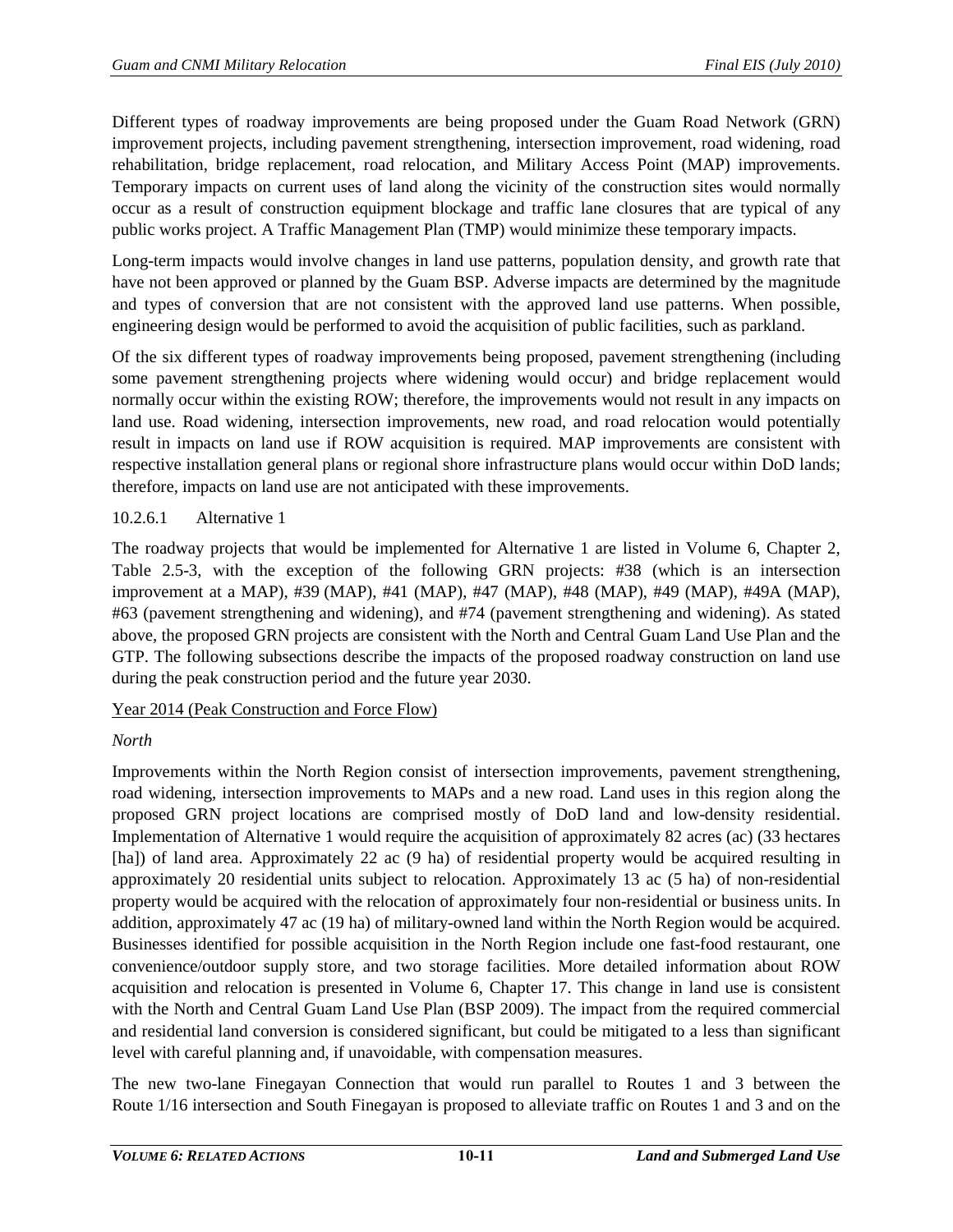Route 1/3 intersection. Construction of this parallel road would require additional ROW north of Route 1 and west of Route 3. These areas are generally undeveloped. According to the North and Central Guam Land Use Plan, the area north of Route 1 and west of Route 3 has been designated as part of the Dos Amantes Planning Area, where hotel/resort and an urban center would be the major land uses in the future. The proposed road would support future land uses planned under the Dos Amantes Planning Area; therefore, the proposed Finegayan Connection construction would be consistent with future land use.

Impacts on current uses of land from construction activities would be typical of a public works project. A TMP would be developed and implemented during construction. The impacts are not considered significant with implementation of the TMP.

#### *Central*

Three intersection improvement and three road widening projects are proposed within the Central Region. Improvements are located along the major arterial running along the coastline and inland where major commercial and tourist activities are situated. To accommodate the construction, approximately 74 ac (30 ha) of land area would need to be acquired. Approximately 42 ac (17 ha) of residential property would be acquired, with approximately 51 residential units subject to relocation in the Central Region. Approximately 10 ac (4 ha) of non-residential property would be acquired, with approximately seven non-residential or business units subject to relocation. Businesses identified for possible acquisition include three fast-food restaurants, one office space, and a gas station and rental car office. In addition, approximately 22 ac (9 ha) of military-owned land within the Central Region would be acquired. The impact from the required commercial and residential land conversion is considered significant, but could be mitigated to a less than significant level with careful planning and, if unavoidable, with compensation measures.

Two existing parks along Route 1 would be affected by minor ROW acquisition to accommodate the proposed intersection improvements; however, no permanent closure of any public park or recreational facility would occur. In addition, the use of public parks for transportation projects would be considered a use of § 4(f) resources. Impacts on parklands are addressed in Volume 6, Chapter 11, and impacts on § 4(f) resources are addressed in Volume 6, Chapter 21.

Although impacts on current uses of land from construction activities would be typical of a public works maintenance project, occasional disruption to business/commercial and tourist facilities could be expected. A TMP would be developed for implementation during construction activities. To further minimize the impacts on business/commercial and tourist activities, close coordination with business owners and area residents would be conducted to keep them informed of the roadway improvement schedule. Construction of the various proposed projects would be scheduled to the extent practicable to avoid multiple projects under construction at the same time.

#### *Apra Harbor*

One intersection improvement project is proposed within the Apra Harbor Region. No residential units are subject to relocation in this region. Implementation of this alternative would not require acquisition of non-residential or military-owned property. No substantial impacts on commercial and residential land use conversion from the proposed improvement would occur. Impacts during the peak construction period within this region would be similar to those described for the Central Region.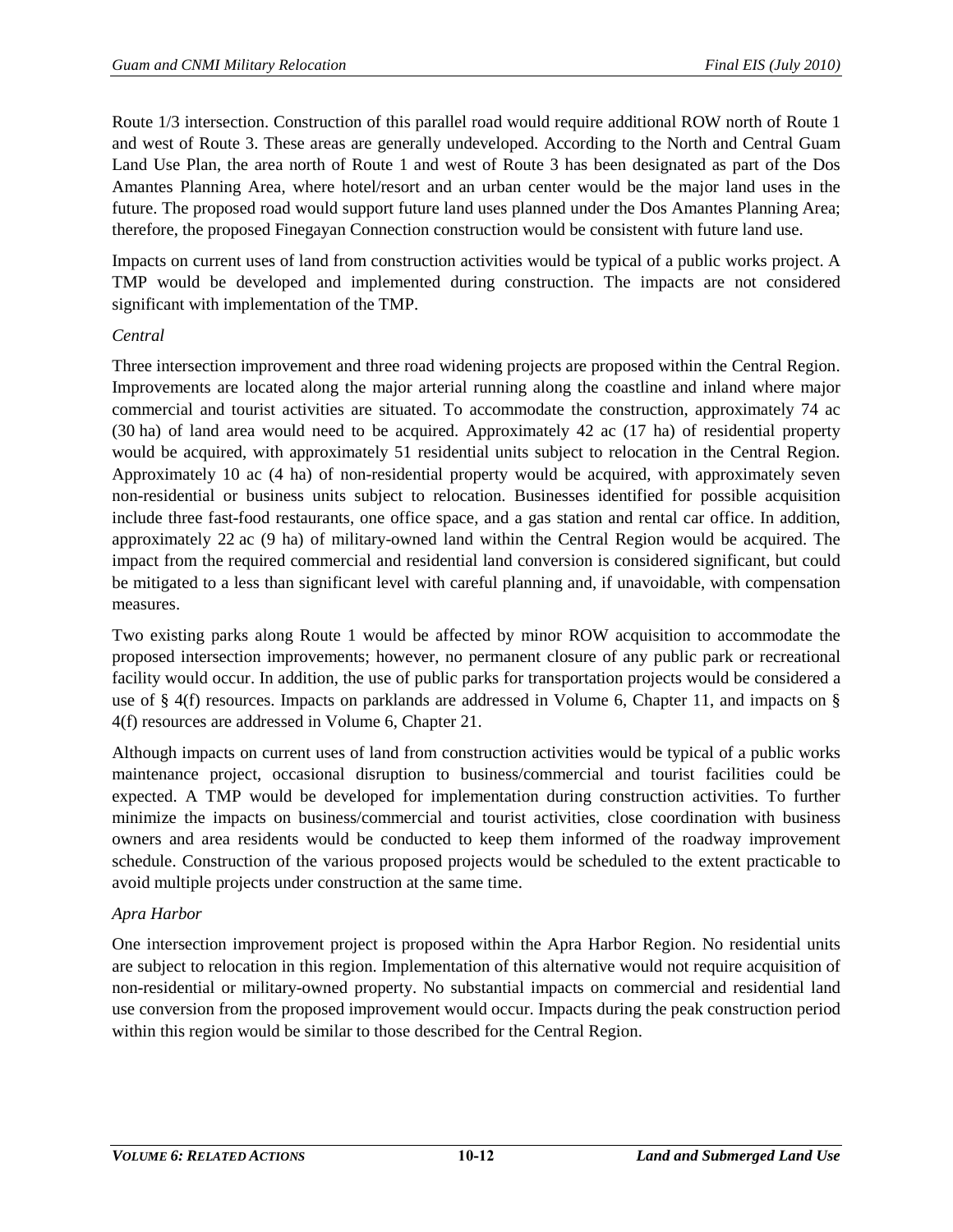#### *South*

One intersection improvement project is proposed within the South Region. The improvement would occur within the existing ROW. No residential or non-residential units would be relocated, and no lands would be acquired. No substantial impacts on commercial and residential land use conversion from the proposed improvement would occur. Impacts during the peak construction period within this region would be similar to those described under the North Region.

#### Proposed Mitigation Measures

The GDPW would develop a TMP for implementation during construction activities. The TMP would identify and provide alternate traffic detour routes, construction materials haul routes, bus stops, transit routes and operation hours, pedestrian routes, and residential and commercial access routes to be used during the construction period.

The GDPW would develop an outreach program to keep residents, businesses, and any service providers within the area informed, and to inform surrounding communities about the project construction schedule, relocation plans and assistance programs, areas affected by traffic and the TMP, and other relevant project information.

#### Year 2030

## *North*

The North and Central Guam Land Use Plan (BSP 2009) has addressed the changes in future land use as a result of the proposed Guam and CNMI military relocation project, as well as other military facility expansions over the next 20 years. The proposed GRN improvement projects are intended to meet the projected traffic demand both under the proposed military expansion action and the no-action alternative (natural growth). The proposed GRN improvement projects are consistent with the North and Central Guam Land Use Plan (BSP 2009) that addresses the projected growth from the proposed military relocation on the island, and the GTP that addresses the long-term strategy to improve transportation infrastructure and operations throughout Guam.

All construction activities associated with proposed improvements in the North Region would have been completed by the year 2030. Since no farmland and parkland conversion to roadway use or the use of parkland are expected within this region, no adverse impacts on land use or on farmland and parkland are anticipated.

Because no ocean use is in the North Region within the vicinity of the proposed GRN projects, no impacts on submerged land via ocean use would occur.

#### *Central*

The proposed GRN improvement projects are consistent with the North and Central Guam Land Use Plan (BSP 2009) that addresses the projected growth from the proposed military facility expansion on the island, and the GTP that addresses the long-term strategy to improve transportation infrastructure and operations throughout Guam.

All construction activities associated with proposed improvements in the Central Region would have been completed by the year 2030. Since there would be no permanent closure of any parkland, no impacts on parkland use over the long term would occur. The roadway improvement would help enhance access to park and recreational facilities within the Central Region. The long-term impact pertaining to parkland use is beneficial.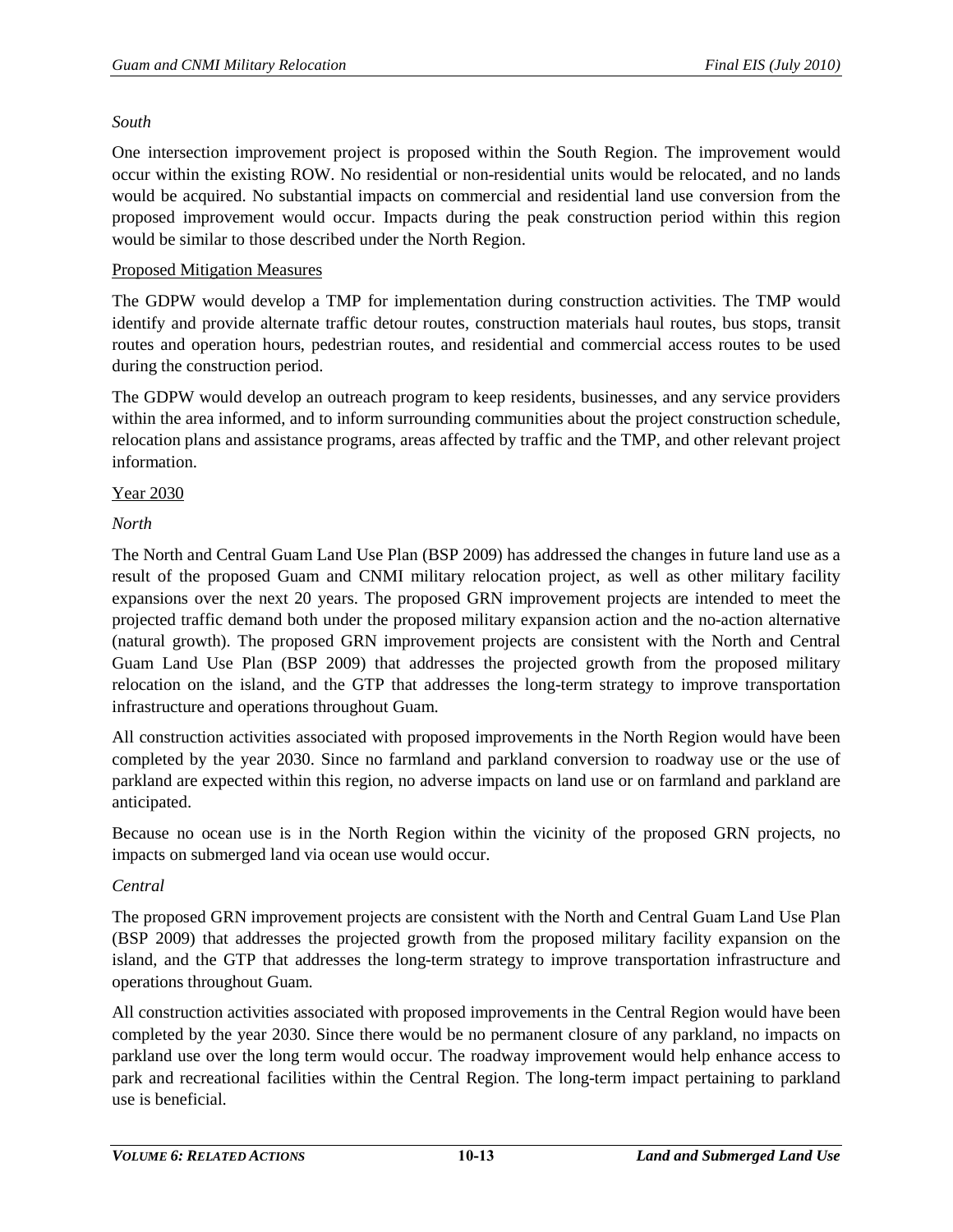No farmland conversion to roadway use would occur; therefore, no adverse impacts on farmland are anticipated.

The proposed roadway improvement projects would be confined within the existing roadway corridor; therefore, no permanent impacts on submerged land use would occur.

## *Apra Harbor*

The proposed GRN improvement projects are consistent with the North and Central Guam Land Use Plan (BSP 2009) that addresses the projected growth from the proposed military facility expansion on the island, and the GTP that addresses the long-term strategy to improve transportation infrastructure and operations throughout Guam.

The construction activities associated with proposed improvements within the Apra Harbor Region would have been completed by the year 2030.

No farmland conversion to roadway use or the use of parkland are expected within this region; therefore, no adverse impacts on farmland and parkland are anticipated.

The proposed roadway improvement projects would be confined within the existing roadway corridor; therefore, no permanent impacts on submerged land use would occur.

#### *South*

The proposed GRN improvement projects are consistent with the North and Central Guam Land Use Plan (BSP 2009) that addresses the projected growth from the proposed military facility expansion on the island, and the GTP that addresses the long-term strategy to improve transportation infrastructure and operations throughout Guam.

The construction activities associated with proposed improvements within the South Region would have been completed by the year 2030.

No farmland conversion to roadway use or the use of parkland are expected within this region; therefore, no adverse impacts on farmland and parkland are anticipated.

Because no ocean use is within the vicinity of the proposed GRN projects, no impacts on submerged land use would occur.

#### Proposed Mitigation Measures

Because the proposed GRN improvement projects are consistent with the North and Central Guam Land Use Plan (BSP 2009) and the GTP, no mitigation measures would be required.

Most roadway improvements would be undertaken within the existing ROW, with some ROW acquisition that would result in conversion of residential, commercial, and open space uses to public (transportation) use. The proposed roadway improvements are intended to meet the projected traffic demand based on the local land use plans. Land use conversion from the required ROW acquisition would be addressed through the relevant planning agencies of the GovGuam. Compensation as a result of land use disruption or acquisition is addressed in the Socioeconomic and General Services sections of this document.

## 10.2.6.2 Alternative 2 (Preferred Alternative)

The roadway projects that would be implemented for Alternative 2 are listed in Volume 6, Chapter 2, Table 2.5-3, with the exception of the following GRN projects: #38A (MAP), #39A (MAP), #41A (MAP), #47 through #49A (MAP), #63 (pavement strengthening), and #74 (pavement strengthening).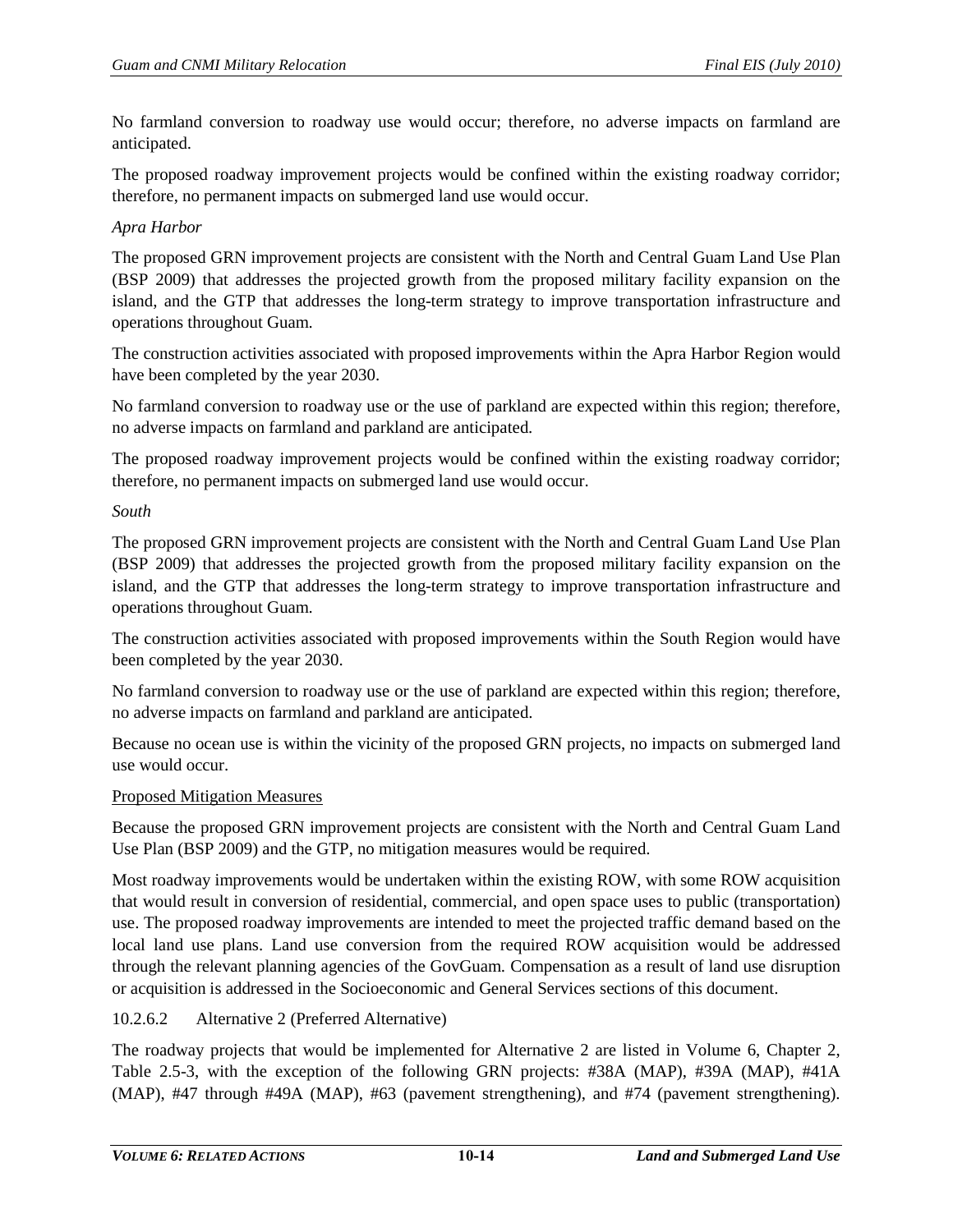Peak construction and permanent impacts on land uses under Alternative 2 would be similar to those described under Alternative 1 because the same projects are proposed under this alternative with the only difference being gate locations for MAP projects, which have no impact on existing commercial or residential uses.

## Proposed Mitigation Measures

Proposed mitigation measures for Alternative 2 would be the same as those proposed for Alternative 1.

## 10.2.6.3 Alternative 3

The roadway projects that would be constructed under Alternative 3 are listed in Volume 6, Chapter 2, Table 2.5-3, with the exception of the following GRN projects: #20 (pavement strengthening), #31 (pavement strengthening), #38A (MAP), #39A (MAP), #41 (MAP), #41A (MAP), and #124 (new roadway). In general, the MAP and pavement strengthening projects would not cause significant impacts on existing commercial or residential uses. Impacts on land use disruption from construction activities under Alternative 3 in 2014 during peak construction would be slightly less than Alternatives 1 and 2 because no new roadway (GRN# 124) would be constructed under this alternative. However, there would be no new roadway to support the planned land-use development within the Dos Amantes Planning Area in the long term.

To accommodate the roadway construction in the North Region, Alternative 3 would require the acquisition of approximately 71 ac (29 ha) of land area. Approximately 22 ac (9 ha) of residential property would be acquired with approximately 47 residential units subject to relocation. Approximately 2.0 ac (0.8 ha) of non-residential property would be acquired with the potential relocation of approximately four non-residential or business units, including one fast-food restaurant, one convenience/outdoor supply store, and two storage facilities. In addition, approximately 47 ac (19 ha) of military-owned land within the North Region would be acquired.

Within the Central Region, Alternative 3 would require the acquisition of approximately 84 ac (34 ha) of land area. Approximately 42 ac (17 ha) of residential property would be acquired, with approximately 51 residential units subject to relocation. Approximately 20 ac (8 ha) of non-residential property would be acquired with the potential relocation of approximately seven non-residential or business units, including three fast-food restaurants, one office space, one gas station, and one rental car office. In addition, approximately 22 ac (9 ha) of military-owned land within the Central Region would be acquired.

Similar to Alternatives 1 and 2, no residential and non-residential property acquisition would be required under Alternative 3 in the Apra Harbor and South Regions.

## Proposed Mitigation Measures

Proposed mitigation measures for Alternative 3 would be the same as those proposed for Alternative 1.

# 10.2.6.4 Alternative 8

The roadway projects that would be constructed under Alternative 8 are listed in Volume 6, Chapter 2, Table 2.5-3, with the exception of the following GRN projects: #38 (MAP), #39 (MAP), #41 (MAP), #47 (MAP), #48 (MAP), #49 (MAP), #63 (pavement strengthening), and #74 (pavement strengthening). In general, the MAP and pavement strengthening projects would not cause significant impacts on existing commercial or residential uses. Therefore, impacts on land use disruption under Alternative 8 in 2014 during peak construction would be similar to those described under Alternative 1. The impacts are similar because the same projects are proposed under this alternative, with the only difference being the gate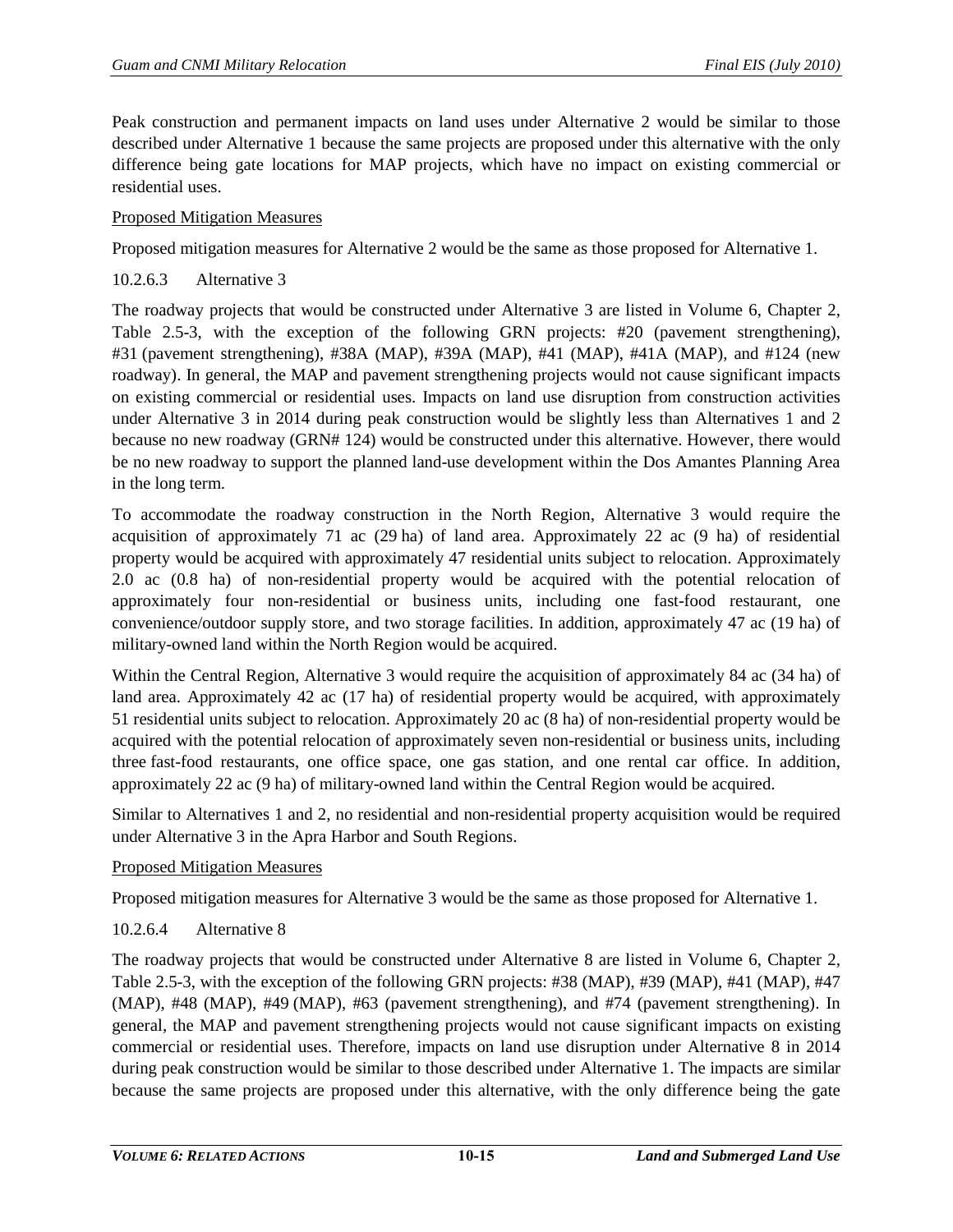locations for military access (GRN #s 38A and 49A). Land use impacts over the long term (year 2030) of Alternative 8 would be similar to Alternative 1.

To accommodate the roadway construction in the North Region, Alternative 8 would require the acquisition of approximately 82 ac (33 ha) of land. Approximately 22 ac (9 ha) of residential property would be acquired, with approximately 20 residential units subject to relocation. Approximately 13 ac (5 ha) of non-residential property would be acquired with the potential relocation of approximately four non-residential or business units, including one fast-food restaurant, one convenience/outdoor supply store, and two storage facilities. In addition, approximately 47 ac (19 ha) of military-owned land within the North Region would be acquired.

Within the Central Region, Alternative 8 would require the acquisition of approximately 75 ac (30 ha) of land. Approximately 42 ac (17 ha) of residential property would be acquired, with approximately 51 residential units subject to relocation. Approximately 10 ac (4 ha) of non-residential property would be acquired with the potential relocation of approximately seven non-residential or business units, including three fast-food restaurants, one office building, one gas station, and one rental car office. In addition, approximately 23 ac (9 ha) of military-owned land within the Central Region would be acquired.

Similar to Alternatives 1 and 2, no residential and non-residential property acquisition would be required for Alternative 8 in the Apra Harbor Region and South Region.

## Proposed Mitigation Measures

Proposed mitigation measures for Alternative 8 would be the same as those proposed for Alternative 1.

10.2.6.5 No-Action Alternative

## 2009

Under the no-action alternative, only some roadway improvements would be constructed to support normal growth on Guam. Based on the GTP, without the military relocation project, it is anticipated that committed improvements that are currently programmed for funding in the Territorial Transportation Improvement Plan would be constructed. The types of projects currently funded include safety improvements, bridge replacements, roadway rehabilitation, and traffic improvements; therefore, the no-action alterative is consistent with the Territorial Transportation Improvement Plan and GTP.

Construction activities for the improvement projects would be typical of public works projects, as described under Alternatives 1, 2, 3, and 8. Because the no-action alternative does not include proposed roadway improvement projects in year 2009 (baseline year), there would be no construction impacts on land use under the no-action alternative.

## 2014

Construction activities for the improvement projects would be typical of public works maintenance projects. Because the no-action alternative would include only limited roadway improvement projects (compared to the GRN roadway improvements that would occur for Alternatives 1, 2, 3 and 8) to be constructed by the year 2014, construction impacts on land use under this alternative would be less than each of the build alternatives described above. Under the no-action alternative, no parkland and farmland conversion would be required; the impacts on parkland and farmland uses would be less than significant.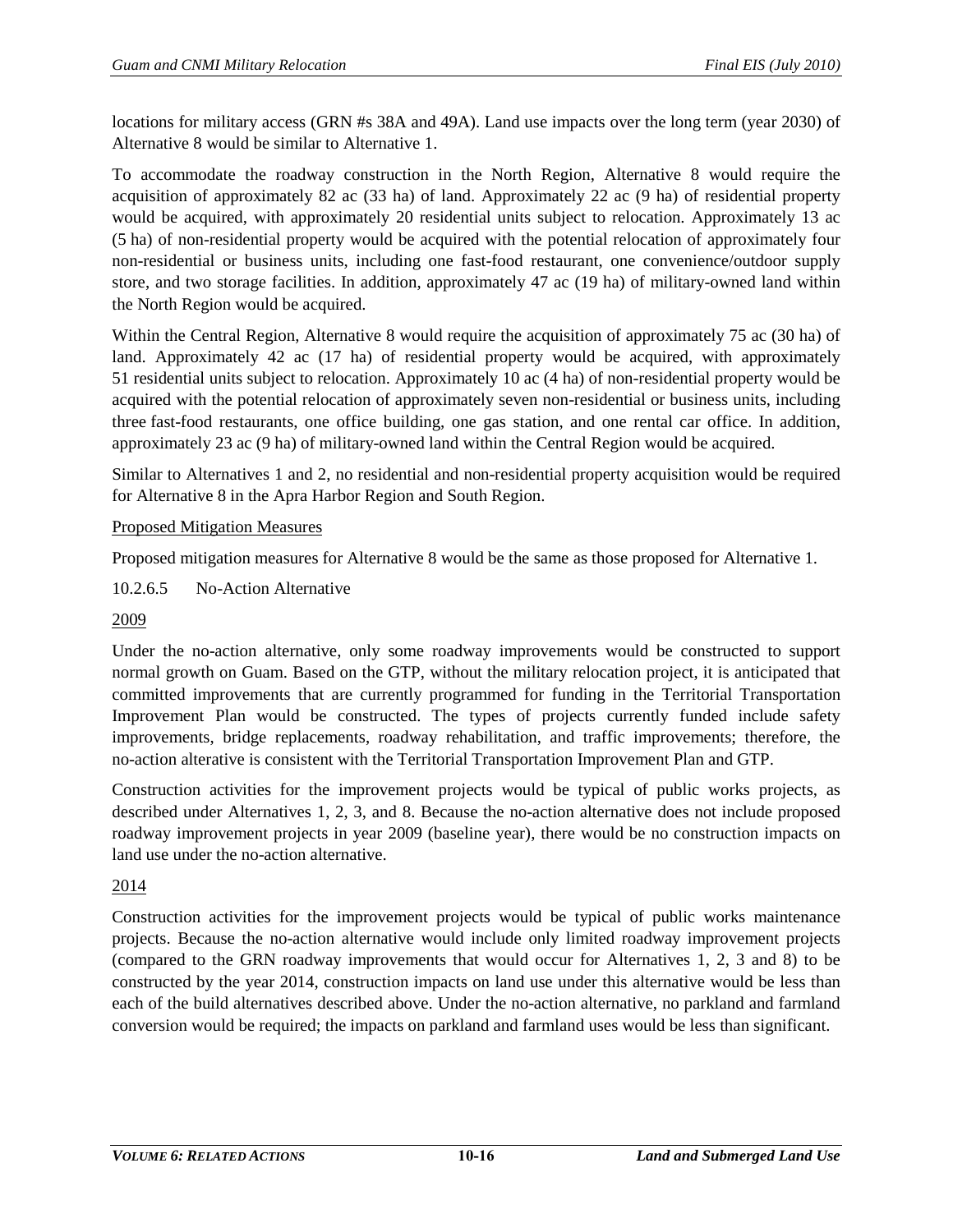## 2030

As discussed previously, roadway improvements have been proposed and documented in the GTP. The no-action alternative, in the long-term, is consistent with the Territorial Transportation Improvement Plan and GTP.

Under the no-action alternative, the proposed 20 roadway improvements would be phased for construction over the period between 2014 and 2030. Construction activities of the improvement projects would be typical of public works projects as described under the proposed Alternatives 1, 2, 3, and 8. A TMP would be developed for implementation during construction activities. The TMP would identify and provide alternate traffic detour routes, construction materials hauling routes, bus stops, transit routes and operation hours, pedestrian routes, and residential and commercial access routes to be used during the construction period.

Because the number of roadway improvements projects under the no-action alternative (20) is substantially fewer than for Alternatives 1, 2, 3, and 8, and because the improvements would occur over a longer period of time, impacts on the use of land from this ongoing road improvement program would be less than significant.

#### Proposed Mitigation Measures

Because the proposed GRN improvement projects under the no-action alternative are consistent with the GTP, and because the impacts are considered to be less than significant, no mitigation measures are proposed.

#### 10.2.6.6 Summary of Impacts

[Table 10.2-5](#page-16-0) summarizes the potential impacts of each action alternative. A text summary is provided below.

| THERE IS EXPLOITED A LOT THE CONTROLLED MANAGEMENT CONTROLLED IN THE LOT OF LARGE LOTER LOTER. |               |                   |               |               |
|------------------------------------------------------------------------------------------------|---------------|-------------------|---------------|---------------|
| <b>Potentially Impacted Resource</b>                                                           | Alternative 1 | Alternative $2^*$ | Alternative 3 | Alternative 8 |
| Consistency with approved plans and policies                                                   |               | NI                |               | NI            |
| Disruption to current use of land                                                              | SI-M          | $SI-M$            | SI-M          | $SI-M$        |
| Commercial and residential land conversion                                                     | $SI-M$        | $SI-M$            | SI-M          | $SI-M$        |
| Ocean use                                                                                      | NI            | NI                | NI            | NI            |
| Farmland conversion                                                                            | NI            | NI                | NI            | NI            |
| Parkland conversion                                                                            | LSI           | LSI               |               | LSI           |

<span id="page-16-0"></span>

| Table 10.2-5. Summary of Potential Land and Submerged Land Use Impacts - Roadway Project |  |  |
|------------------------------------------------------------------------------------------|--|--|

*Legend:* LSI = Less than significant impact; NI = No impact; SI-M = Significant impact mitigable to less than significant. \*Preferred Alternative.

The North and Central Guam Land Use Plan (BSP 2009) has addressed the changes in future land use as a result of the proposed Guam and CNMI military relocation project, as well as other military facility expansions over the next 20 years. The proposed GRN improvement projects are intended to meet the projected traffic demand both under the proposed military relocation and the no-action alternative (natural growth). The proposed GRN improvement projects are consistent with the North and Central Guam Land Use Plan (BSP 2009) that addresses projected growth from the proposed military relocation on the island, and the GTP that addresses the long-term strategy to improve transportation infrastructure and operations throughout Guam.

Implementation of the proposed roadway improvements project under each alternative would require some residential, non-residential, and military land acquisition for ROW use. Some residential and business properties would be subject to relocation.